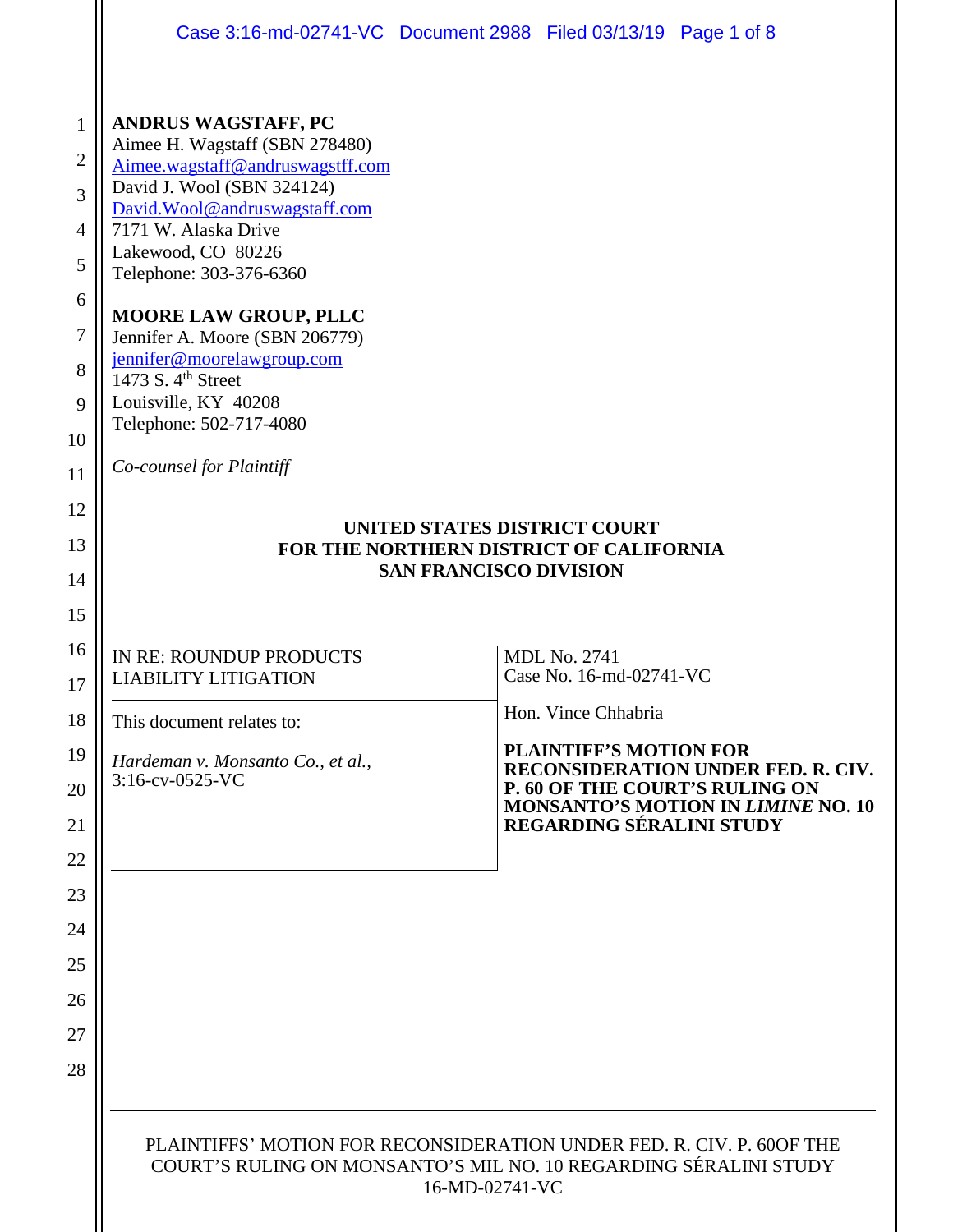#### **ARGUMENT**

Pursuant to Rule 60 of the Federal Rules of Civil Procedure, Plaintiff, Edwin Hardeman, by counsel, respectfully requests the Court reconsider its ruling granting Monsanto's Motion in Limine No. 10, limiting evidence pertaining to the Séralini study as the deposition transcripts of two witnesses directly on this subject were not available at the time the parties exchanged their briefs. (*See* PTO 81, granting Monsanto's Motion in Limine No. 10.) Specifically, Plaintiff deposed Monsanto's corporate representative, Dr. William Reeves, on January 23<sup>rd</sup>, 2019 and Dr. Wallace Hayes on February  $7<sup>th</sup>$ , 2019. Since the parties exchanged their briefs, both deposition transcripts have become available and this new evidence was not before the Court at the time of its ruling under PTO 81. As such, Plaintiff respectfully requests the Court reconsider its ruling based upon the new evidence.

Because causation is no longer at issue during the second phase, the Séralini story, which demonstrates that a long-term rodent carcinogenicity study with formulated Roundup® was feasible during the relevant time period and that such a study could have been conducted at a cost of 1.5 million dollars, is particularly relevant to Mr. Hardeman's Phase 2 claims including failure to test and punitive damages. The evidence from Dr. Reeves' and Dr. Hayes' depositions, which the Court did not consider at the time of its initial ruling, demonstrate that the Séralini story is central to Monsanto's failure to test as well as its efforts to manipulate public opinion.<sup>[1](#page-1-0)</sup> See Reeves Dep. at 311:02-388:15, and Hayes Dep. Second, the testimony reveals that Monsanto responded to the study by attempting to undermine and discredit Dr. Séralini, which is further evidence "that Monsanto does not particularly care whether its product is in fact giving people cancer," but "[focuses] instead on manipulating public opinion and undermining anyone who raises genuine and legitimate concerns about the issue." *See* PTO 101.

Two-year rodent studies are designed to assess whether an agent is oncogenic, *i.e.*, capable of inducing tumors. They are required by EPA before a pesticide is allowed on the market. Although

<span id="page-1-0"></span> 1 Since the Motion in *Limine* briefing was exchanged, the transcripts of Dr. Reeves and Dr. Hayes, which the Court did not consider in its initial ruling, became final and should be considered by the Court.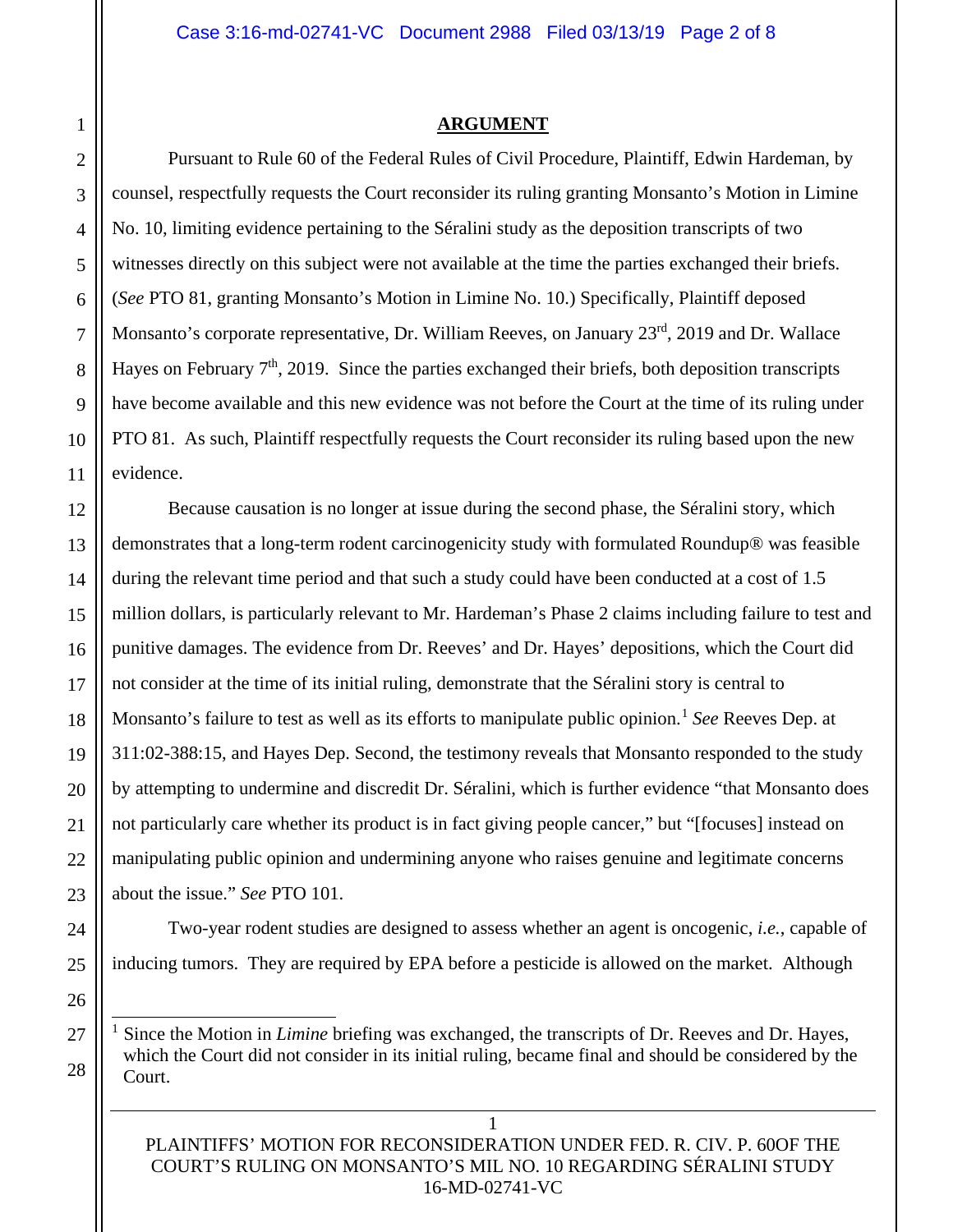Monsanto conducted one mouse and two rat studies on *pure* glyphosate, it has never conducted such a study on a commercial formulation, $<sup>2</sup>$  $<sup>2</sup>$  $<sup>2</sup>$  which contains a mixture of glyphosate, surfactant,</sup> contaminants, and water, such as Roundup. This lack of testing on the formulation is reflected in Monsanto's internal emails. For example, Dr. Donna Farmer, a prominent Monsanto toxicologist, explains in a 2003 email:

[I]n the US we have some lawn and garden products with the Roundup name on them but they *contain other active ingredients in addition to glyphosate and they may contain different properties from glyphosate*… The terms glyphosate and Roundup cannot be used interchangeably nor can you used "Roundup" for all glyphosate-based herbicides any more. *For example, you cannot say that Roundup is not a carcinogen… we have not done the necessary testing on the formulation to make that statement*.

Exh. 1 at 1 (emphasis added).

Although Monsanto has never studied the formulated product in a long-term study, Dr. Gilles-Eric Séralini and his seven colleagues from the University of Caen and University of Verona conducted a study in rats, using Roundup<sup>[3](#page-2-1)</sup>, that spanned two years. As the authors explain, their study "was not designed as a carcinogenicity study" but was actually a "follow up investigation of a 90-day feeding study conducted by Monsanto" but instead of stopping the study at 90 days, the researchers continued it for two years. Exh. 2 at 1. Thus, the conclusion of the study does not "purport[] to stand" for "causation," which is not at issue in phase 2. Rather, the conclusion is simply that "[o]ur findings imply that long-term (2 year) feeding trials need to be conducted to thoroughly evaluate the safety of … pesticides in their full commercial formulation." *Id.* The study's findings with regard to those rats that consumed Roundup for two years were: (1) that 80% of the rats that consumed Roundup for two years developed tumors, whereas 30% of the control group had tumors, and (2) that rats treated with Roundup had larger (30% to 130%) tumors compared to the controls. *Id.* In support of these conclusions, the researchers provided photographs depicting the histopathological slides of various rat tumors and pictures of rats within the treatment groups, including a photograph of a rat that consumed Roundup for two years (as had, prior to this study,  $2$  In Request for Admission No. 6, "Monsanto ADMITS that it has not conducted a long-term animal

<span id="page-2-0"></span>carcinogenicity study on any formulated pesticide product." Exh. 11 at 3.

<span id="page-2-1"></span> $3$  The study also looked at the effects of genetically modified foods on the rats. Plaintiffs have no intention of discussing those findings in any way at trial.

PLAINTIFFS' MOTION FOR RECONSIDERATION UNDER FED. R. CIV. P. 60OF THE COURT'S RULING ON MONSANTO'S MIL NO. 10 REGARDING SÉRALINI STUDY 16-MD-02741-VC

 $\mathcal{L}$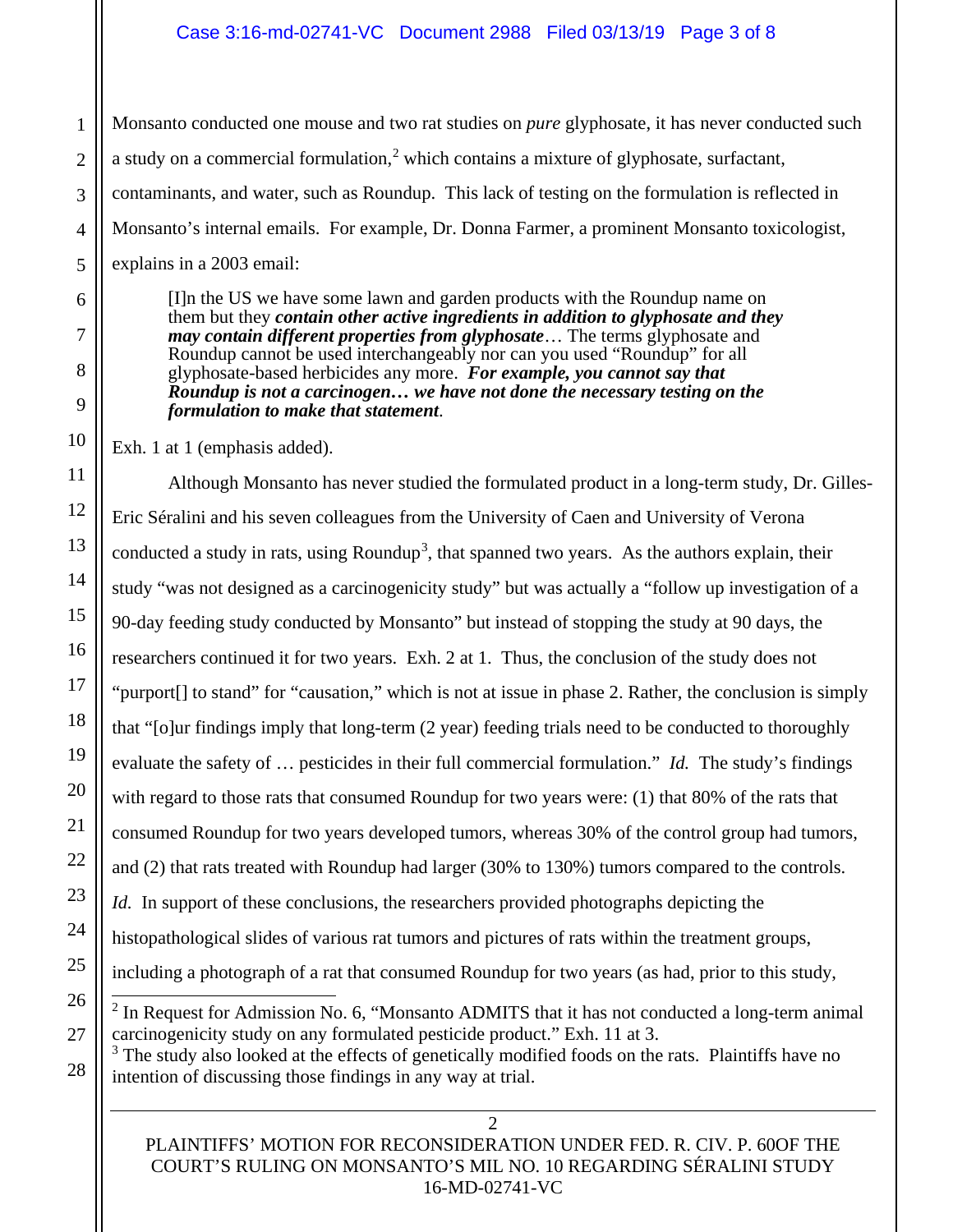never been done). *Id.[4](#page-3-0)*

None of the data in the study is incorrect or misrepresented. When the study was originally retracted (a result of Monsanto's machinations described below), but before it was republished in another journal, the editor of the journal where it was originally published, Dr. Wallace Hayes (who also happened to be a paid Monsanto consultant regarding glyphosate, *see* Exh. 3 at 1), conducted an exhaustive review of the raw data. *See* Exh. 4 at 1. Following that review, Dr. Hayes stated that "[u]nequivocally, the Editor-in-Chief found no evidence of fraud or intentional misrepresentation of the data" and that "the results presented (while not incorrect) are inconclusive[.]'" *Id.* The decision to retract was "only on the inconclusiveness of this one paper." *Id.* However, considering the authors drew no definitive conclusion and merely stated that the formulated product should be studied, this decision to retract was highly criticized in the academic community, including Dr. Christopher Portier (Plaintiffs' expert) before he was ever retained in this litigation. Exh. 5.

Because liability, and not causation, is at issue in Phase 2, evidence demonstrating the feasibility and cost of a study on formulated Roundup® is relevant and not unduly prejudicial. This study, its findings, and the story surrounding its original retraction are relevant for two reasons.

### **A. The Séralini Study is Relevant to Liability and Punitive Damages.**

First, the study is probative of whether Monsanto's refusal to study formulated Roundup was done with malice or reckless disregard to human health—which goes to punitive intent. In addition to the Séralini *et al* study, there are numerous instances within the scientific literature where concerns regarding the possible synergistic effect of glyphosate and its formulation mixture were raised (including an internal study by an independent genotoxicologist James Parry). However, despite these repeated concerns, Monsanto refused to do long-term testing on the formulated product. This very issue came to a head in response to the Séralini publication.

In an internal email from October 2012 (shortly after the Séralini publication), Monsanto employee Dr. Daniel Goldstein summarizes the "key points" from the "Asia/Pacific and Americas/Europe/Africa Séralini phone conferences yesterday." Exh. 6 at 3-4. The first key point

<span id="page-3-0"></span> $4$  For the purposes of this motion, Plaintiff does not seek to introduce evidence pertaining to the Séralini book and/or video.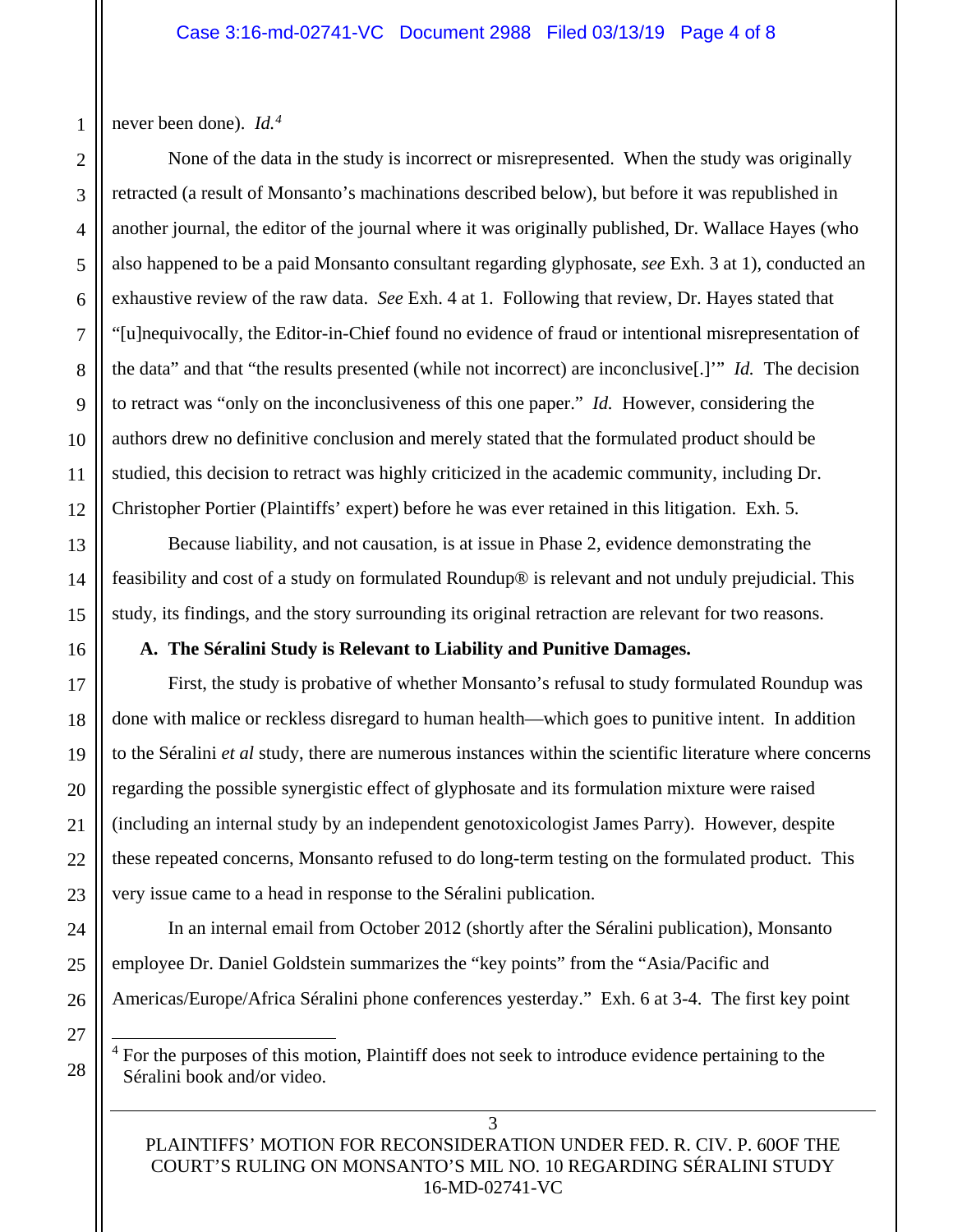discussed how to get the study retracted. The second key point, however, discussed "[s]tudy needs moving forward" and describes "2 year/chronic studies on pesticide formulations." *Id.* Dr. Goldstein explains that "[t]his question is already being asked … the paper actually finds nothing – so there is no need to draw any conclusions from it – but the theoretical issue has been placed on the table." *Id.* In response to this, Dr. Shawna Lemke, the head of the Toxicology and Nutrition Center, explains:

*If we conduct a chronic study in response to Séralini efforts, there is significant risk that one study on one product would not end the debate.* That is, detractors and possibly regulators may see this, despite our best positioning, as an admission that studies are needed and/or *a demonstration that we are willing to do them, resulting in requests for these studies on a routine basis.* Furthermore, what the Séralini study demonstrates is that chronic/carc studies will contain "background" findings such as common tumors and chronic nephropathy that, when viewed by the skeptic or novice regulator may be very difficult to convince them of lack of treatment relevance. *Given the lack of scientific need, the time required to complete (3 yrs including reporting), the significant financial investment (\$1.5 M) the Toxicology team considers conduct of such studies a dangerous precedent to be avoided.*

*Id.* at 2 (emphasis added). Monsanto reveals in this email why it refuses to test the formulated product and its reasons have nothing to do with protecting public health, and everything to do with avoiding "bad" findings and spending money on testing. This is highly relevant to the issue of punitive intent. And, all of these documents will be presented through competent Monsanto witnesses who have been cross-examined under oath, not through Plaintiffs' experts.

The email further reveals a long term study on formulated Roundup® could have been conducted for a relatively small amount of money, especially when juxtaposed with Monsanto's global Roundup® sales and is consistent with the *"*strong evidence from which a jury could conclude that Monsanto does not particularly care whether its product is in fact giving people cancer, focusing instead on manipulating public opinion and undermining anyone who raises genuine and legitimate concerns about the issue." *See* Hugh Grant Dep. at 26:20-27:6 ("A: So [Monsanto's average volume of Roundup® sales] was roughly it was about \$2 billion in sales..."); PTO 101.

# **B. The Séralini Story is Relevant to Monsanto's Efforts to Undermine Scientists Raising Concerns about Glyphosate.**

The second reason the study, its findings, and the story surrounding its original retraction are relevant focuses on what Monsanto did to attack Dr. Séralini and his colleagues following this publication. This evidence will be presented through a combination of testimony from Dr. William

1

PLAINTIFFS' MOTION FOR RECONSIDERATION UNDER FED. R. CIV. P. 60OF THE COURT'S RULING ON MONSANTO'S MIL NO. 10 REGARDING SÉRALINI STUDY 16-MD-02741-VC

4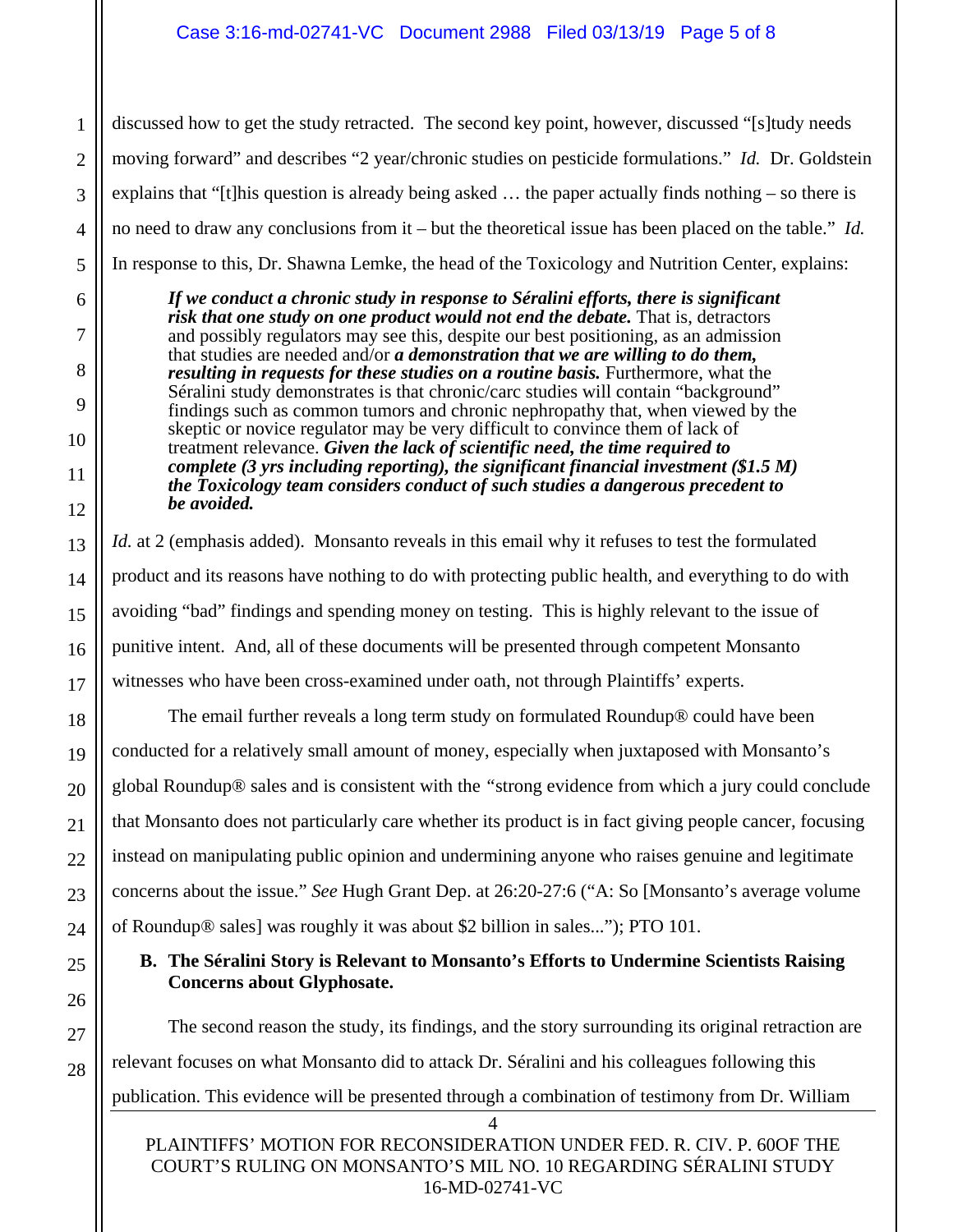# Case 3:16-md-02741-VC Document 2988 Filed 03/13/19 Page 6 of 8

<span id="page-5-5"></span><span id="page-5-4"></span><span id="page-5-3"></span><span id="page-5-2"></span><span id="page-5-1"></span><span id="page-5-0"></span>5 1 2 3 4 5 6 7 8 9 10 11 12 13 14 15 16 17 18 19 20 21 22 23 24 25 26 27 28 Reeves (Monsanto's designated representative who was specifically proffered to testify about Monsanto's role in getting the Séralini paper retracted), Dr. Michael Koch (a Monsanto employee who was involved in getting the Séralini paper retracted), Dr. David Saltmiras (a Monsanto employee who worked closely with the Editor-in-Chief that ultimately retracted the article), and Dr. Wallace Hayes (the Editor-in-Chief that ultimately retracted the paper). Plaintiffs will present the following evidence: (1) Monsanto hired Dr. Hayes as consultant on glyphosate issues;<sup>[5](#page-5-0)</sup> (2) Dr. Hayes, after being hired as a consultant, specifically requested that Monsanto have independent scientists send letters to the editor asking for the Séralini retraction;<sup>[6](#page-5-1)</sup> (3) the next day, CropLife (a pesticide industry advocacy group) asked scientists to send in letters to the editor seeking retraction and provided bullet-point summary of what the letters should say;<sup>[7](#page-5-2)</sup> (4) Dr. Hayes, because of these letters, proceeded to conduct an investigation in the Séralini study;<sup>[8](#page-5-3)</sup> (5) Dr. Hayes decided, despite the study containing no false or incorrect information, decided to retract the study;<sup>[9](#page-5-4)</sup> (6) Dr. Saltmiras claimed he was able to leverage his relationship with Dr. Hayes;<sup>[10](#page-5-5)</sup> and (7) that Monsanto executives nominated the Monsanto employees that orchestrated the outcry against Séralini for a leadership award titled "I Smell a Rat – Response to Séralini" which described Monsanto's achievement as: The Séralini study was a multimedia event that was designed for maximum negative publicity The Monsanto Toxicology Team was mobilized to provide rapid assessment of the technical aspects while the Scientific Affairs team helped organize 3rd party scientists that were fully engaged to respond to the paper. In all, there was six months of effort to respond that included Monsanto's technical evaluation, a Letter to the Editor (longer than the original manuscript), responses by the Glyphosate Task Force, powerpoint presentations, responses to numerous Regulator inquires, blog posts and popular press articles. This was the result of coordinated efforts and synergies by people from multiple Regulatory Teams. Exh. 10 at 2. These facts and evidence are highly relevant for establishing Monsanto's punitive 5 *See* Exh. 3 (contract between Dr. Hayes and Monsanto). <sup>6</sup> *See* Exh. 7 at 2. <sup>7</sup> *See* Exh. 8 at 2. <sup>8</sup> *See* Exh. 4 at 1 (describing that the investigation was commenced after receiving letters to the editor). <sup>9</sup> *Id.* <sup>10</sup> *See* Exh. 9 at 6 ("Throughout the late 2012 Séralini rat cancer publication and media campaign, I leveraged my relationship the Editor if Chief of the publishing journal, Food and Chemical Toxicology and was the single point of contact between Monsanto and the Journal.").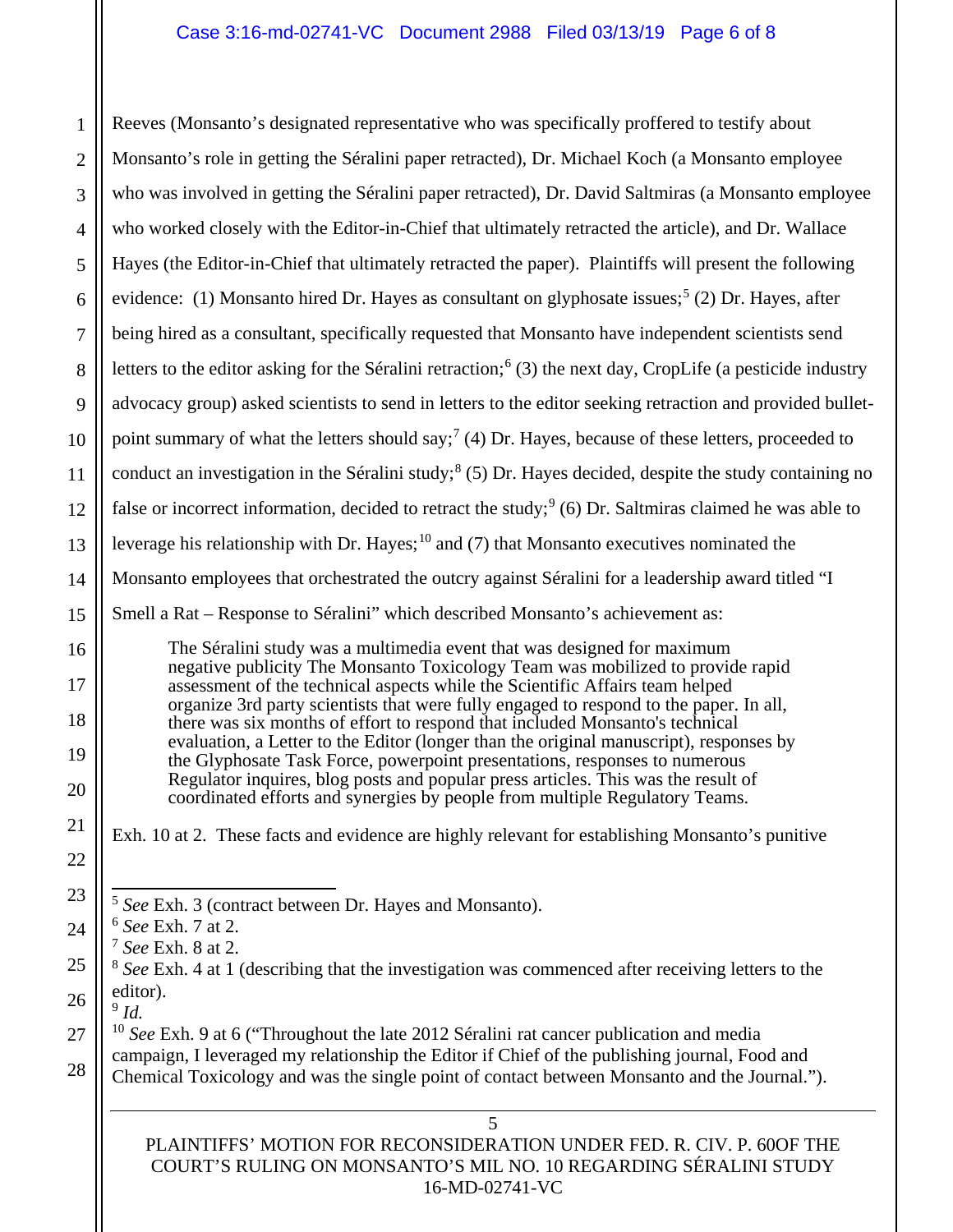#### Case 3:16-md-02741-VC Document 2988 Filed 03/13/19 Page 7 of 8

intent, i.e., either malice or a reckless disregard to human health. As the Court explained in its recent order denying Monsanto's motion for summary judgment: "[T]here is strong evidence from which a jury could conclude that Monsanto does not particularly care whether its product is in fact giving people cancer, focusing instead on manipulating public opinion and *undermining anyone who raises genuine and legitimate concerns about the issue*." PTO 101.

6 PLAINTIFFS' MOTION FOR RECONSIDERATION UNDER FED. R. CIV. P. 60OF THE COURT'S RULING ON MONSANTO'S MIL NO. 10 REGARDING SÉRALINI STUDY 7 8 9 DATED: March 13, 2018 Respectfully submitted, By: /s/ Aimee Wagstaff Aimee Wagstaff [Aimee.wagstaff@andruswagstaff.com](mailto:Aimee.wagstaff@andruswagstaff.com)  ANDRUS WAGSTAFF, P.C. 7171 West Alaska Drive Lakewood CO 80226 Telephone: (303) 376-6360 Facsimile: (303) 376-6361 **MOORE LAW GROUP, PLLC** Jennifer A. Moore (SBN 206779) Jennifer@moorelawgroup.com  $1473$  South  $4<sup>th</sup>$  Street Louisville, KY 40208 Telephone: 502-717-4080 *Co-counsel for Plaintiffs*

16-MD-02741-VC

1

2

3

4

5

6